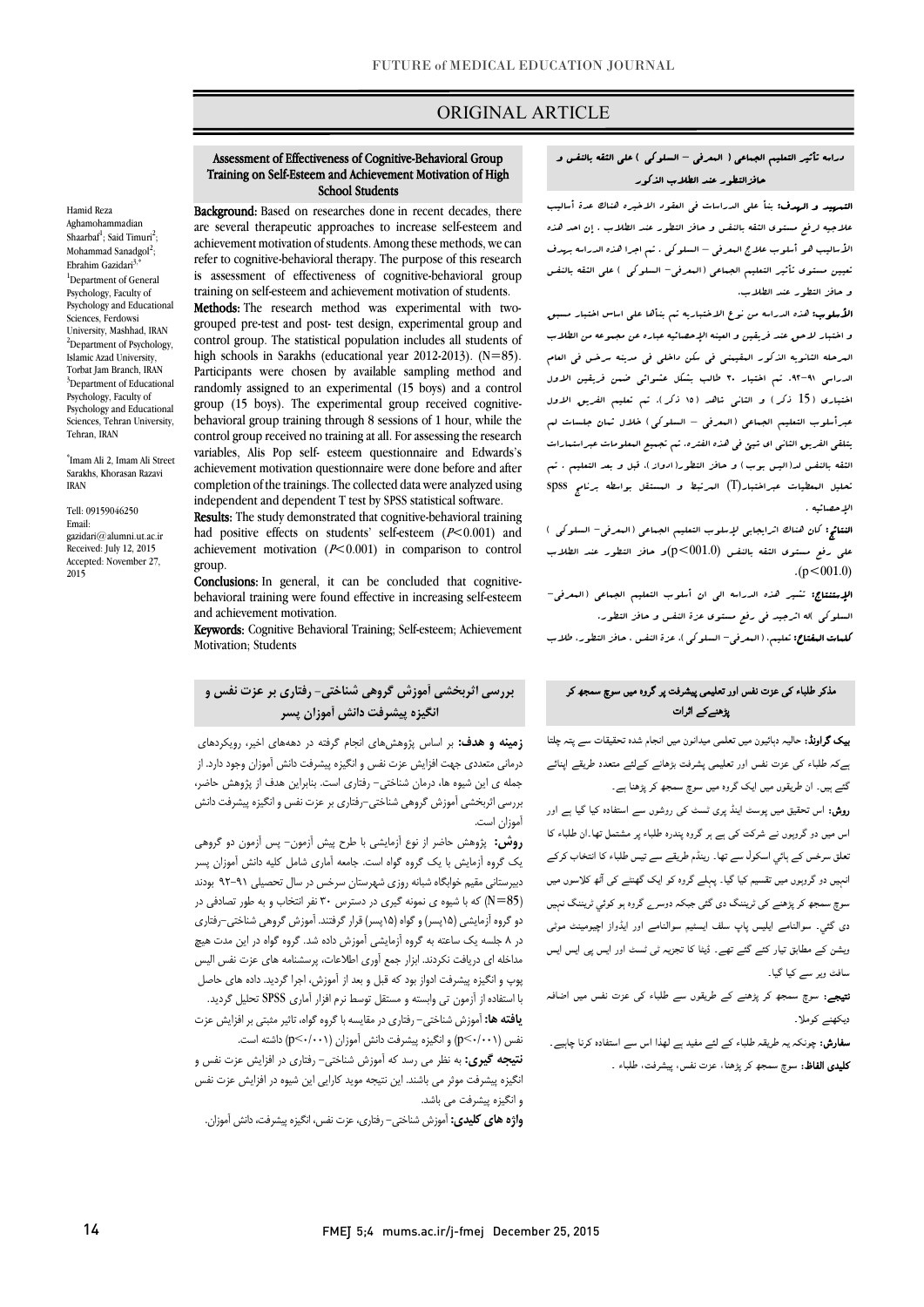# **INTRODUCTION**

Self- esteem is one of the main topics of current psychology that attracts the attention of many psychologists and researchers in a way that several theories discusses solutions to increase and train self-esteem. Based on theories and approaches in recent decades, several therapeutic approaches have addressed self-esteem and ways to increase it. Among these approaches, we can mention cognitivebehavioral therapy and reality therapy (1). Those who have good feeling about themselves can surpass conflicts easily, can resist negative pressures, and can well enjoy life. The key to many of people's achievements is self-esteem. On the other hand, a lot of individuals' problems arise from lack of self-esteem. Self-esteem is considered as one of the main determinative factors in forming behavioral and emotional patterns and is indicative of individual attitude toward himself and outside world (2).

It is a term that has a wide usage in psychology and general conversations. It is related to individual feeling toward validness and self-confirmation. According to Cooper Smith (1967), self-esteem is a kind of self- assessment which is indicative of some sort of confirmation or disapprobation attitude (3). In other words, just as other individual features, self-esteem is the extent of value we assign to ourselves. This feature can be acquired through conversing with others; it reflects people opinions toward us (4). Historical antiquity of this issue dates back to philosophers and scholars discussions on education in the past. During the last century, many psychologists have acknowledged the theory that individuals need self-esteem. Its shortage or lack causes inharmonic and/or lack of growth in other personality characteristics and may even lead to mental disease such as depression, timidity, fear, etc. (3).

One of the variables related to self-esteem is "achievement motivation". Achievement motivation refers to individual own attempt to reach his goals in social environment. Thus, in this framework, achievement motivation training includes direct training of intellectual and practical strategies of achievement through goal-setting and programming and applying these strategies. The use of achievement motivation as an intervention program is based on the notion that from the early youth, achievement is considered special due to several reasons. One of the reasons is to acquire social identity and prepare for social role-playing in adulthood. More important reason related to the changes in the structure of intelligence which causes individuals to be able to consider long-term outcomes of decisions and educational and career preferences from now on and on the other hand, to pragmatically consider the extent of educational and professional facilities (5).

One of the methods of increasing self-esteem and achievement motivation is behavioral- cognitive training. During the last 50, behavioral- cognitive therapy had been an important part of effective psychological therapies for many of behavioral problems. Behavioral- cognitive therapy includes different approaches that all put emphasis on the role of cognitive-behavioral processes in forming and continuity of psychological disorders, applying experimental

 approaches based on behaviorism and cognitivism to cure and control incorrect responsiveness. Hazlet considers cognitive-behavioral therapy as therapeutic intervention through decrease in abundance, patients' intensity of skill trainings which in turn causes meaningful decrease in unintended behaviors and meaningful increase more compromised manners (6). Since it focuses on specified purpose and its results are rather assessable, Cognitivedesignated several studies to itself. Moreover it suits those who are in search of short-term therapeutic alternatives which One of the biggest advantages of cognitive-behavioral therapy helpful and effective in future.Some patients assert that although they recognize that some of their thoughts are not logical and safe, this awarness does not help stopping them . It is worth mentioning that cognitive-behavioral therapy uncompromised responses and behavioral-cognitive new behavioral therapy is one of the therapeutic methods that has necesserily does not require medicine. is that it helps patients to foster adaptive skills that can be does not discuss identification of mental patterns , rather it

focuses on the use of different types of strategies in order to help pateints beat these thoughts.Among these strategies we can refer to daily note- taking, role-playing and relaxation (7). With respect to the above mentioned isssues, several studies instance, , in a research on the effect of cognitive therapy on the increase of self-esteem Warien (1998) concludes that comparing mental),cognitive-behavioral trainings have more effect on cognitive-behavioral group trainings on the increase of self- esteem among orphan teenagers housing in Behzisti dorms , Ghorbani (1383) also concluded that cognitive- behavioral group training has been more effective than other group have been done in relation to reseasrch variables. For with other trainings(emotional and the increase of self-esteem (8). In a research on the role of trainings (9).

In a research done with the purpose of studying and comparing the effectiveness of the role of these two methods: cognitive-behavioral and parents' training on the increase of students' self-esteem , the study results reflect that cognitiveeffecticely.On the other hand, parents' training has been effective on the male students'self-esteem. The two mentioned methods simultaneously increase all dimentions of self-esteem including educational, familial, social and physical self-esteem others (10). Another research shows that two methods of cognitive- behavioral training and reality training have positive effect on the increase of self- esteem (11, 12). behavioral training , increase female students' self-esteem and the change in one dimension is not more significant than

 Hashemi (1380) applied self-esteem training to high school students' self-esteem and self-belief growth (13). Another studies titled "the efficiency of cognitive-behavioral trainings in learning disorder parts" concludes that cognitive- behavioral trainings have had positive impact on all the more self- confidence,less hyperactivity,decrease in reactive defiance in students with learning disorder. In other words, cognitive-behavioral strategies have been emphazied in learning disoredr parts (14). students and recognized that this type of training leads to reaserch variables, i.e. it has led to scholastic acheivement,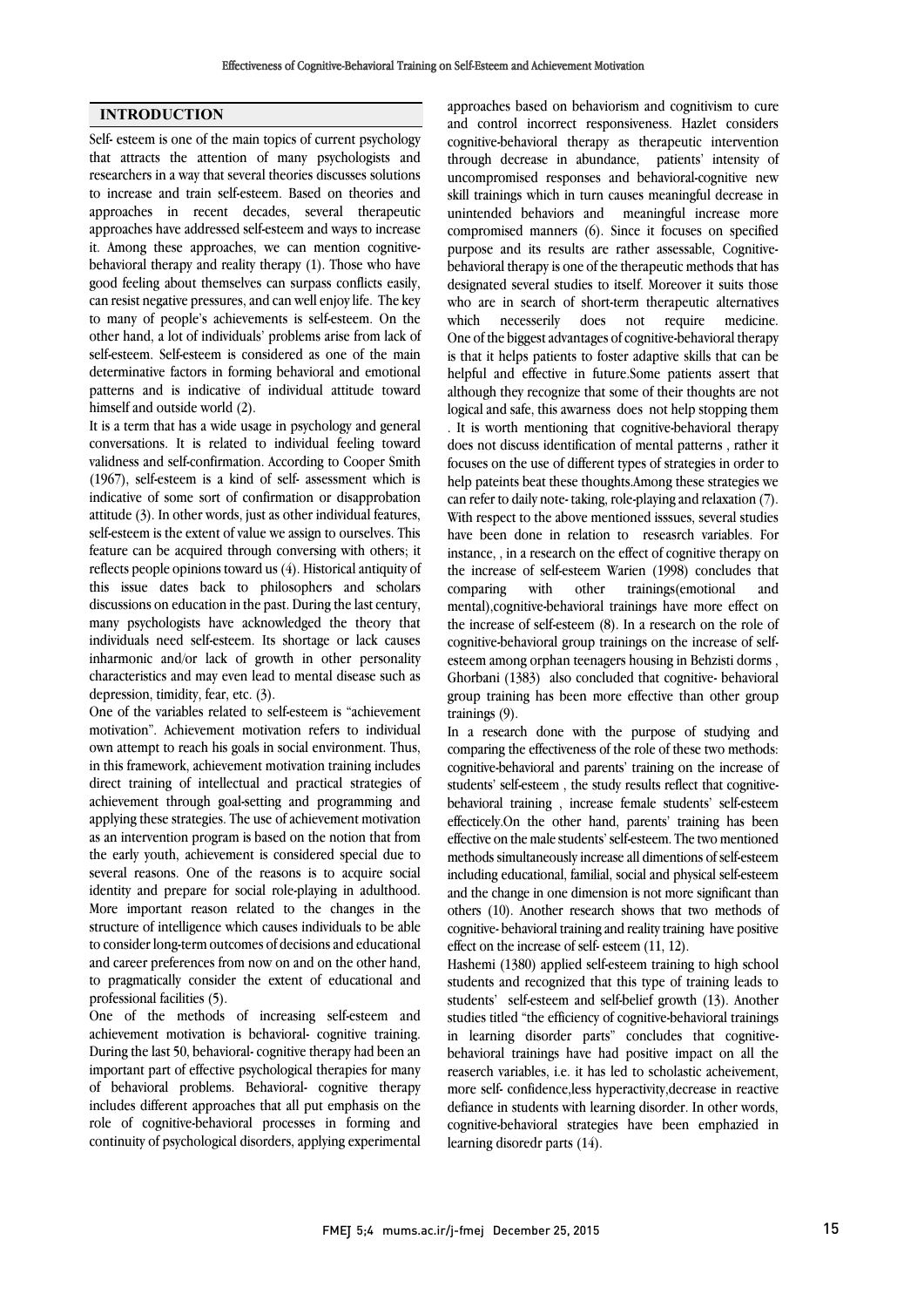Poorsina (1382) did a research to compare self-esteem, depression and scholastic achievement of normal and divorced- parents' students in Tehran secondary school. The results shows that there is a significant difference between scholastic achievement (15). Another research shows that Correlation of self- efficacy and self-esteem scores was significant (16). However, schools principals give to activities that lead to the increase in their self- esteem. Achievements increase self-esteem while scholastic failure and school dropout cause depression. Difficult tasks and high expectations increase self- doubt in early teenage days. Progress in mental skills and increase in consciousness also normal and divorced- parents' students' self- esteem and opportunity to all students to make progress and contribute raise positive and negative feelings in individuals (17).

Therefore, we can help people with low acheivement motivation by cognitive- behavioral approach so that they identify their weaknesses, reinfoce their self- confidence and have a good feeling toward themselves. With the help of this they are and try more to increase their acheivement motivation and self-esteem.Thus, in the current study we try to discuss this question: do cognitiove- behavioral trainings affect students acheivement motivation and self-esteem? approach we can help students to accpet themselves the way

# **METHODS**

 Current study was experimental with two- grouped pre-test and post- test design, experimental group and control group. as independent variable and self-esteem and achievement In this research cognitive- behavioral training is considered motivation is considered as dependent variable.

## Statistical population and sampling method

 The statistical population includes all male high schools students of Sarakhs (educational year 2012-2013) housing in 30participants were chosen by available sampling method and they are randomly assigned to experimental group (15 boys) and control group (15 boys). The research was done on male students since the researcher had some limitations dorms (N=85). There were 85 students from which in implementing his trainings in female dorms.

### Apparatus criticus

# Self- esteem questionnaire

 In this resereach we make use of Alis Pop self-esteem test. general, scholastic, familial, physical and social scales. This test contains 60 questions that assess self- esteem in five Furthermore,

 It has a pathometer scale. Final coefficient of this test was calculated 85% by Emami and Fatehizadeh (18) (1379), 73% by Mazaheri (19) (1382) and 81% by the researcher.

## Acheivenment motivation questionnare

 This 15- question questionnaire was drawn from Edwards. Since he needed only 15 items, he chose some articles from Moori list that their content were related to intended needs. discipline, ostentation, self-old concept, dependence, analytic abilities, love-seeking, submission, love, change, perseverance, heterosexuality and aggressiveness (20). Final coefficient of this test was calculated 79% by Karimian (21) These 15 needs are as follows: achievement, conformity, (1374) and 83% by the researcher.

#### Research implementation method

 Independent variable in this study includes 8 cognitive- behavioral training sessions on experimental group and is done step by step in 8 one-hour sessions. cognitive- each other, discussing rules and laws that dominate the training, introducing the terms :self- esteem and acheivement motivation, discussing the obstacles to self- esteem and studying the documents, problem- solving method, effective communication and summerizing nad concluding the postbehavioral sessions are as follows: Introducing members to acheivement motivation, the concept of self- acceptance, test.

 After choosing the samples and forming two 15 –person experimental and control groups, pre-test was taken applied to experimental group in 8 one-hour sessions. In order to restrain troublesome variables, no education and trainings was done to increase students' self- esteem and acheivement motivation by dorm cunsultaion center. session a summary of the previous sessions was told by the help of group members. Then, the teacher taught new subjects and at the end of session students were required to take note of important issues and subjects. In this research, participations and teaching processes; by sending the files and films weekly to the teacher and getting necessary feedbacks, educators attempted to render more There was no intervention of control group. A week after the end of training sessions, post-test (self- esteem and acheivement motivation) was taken from both groups in the randomly. After the pre- test experimental interventions Training sessions procedures were as follows: firstly, in each one of the reserachers filmed the class during students comprehensive and efficient cognitive- behavioral program. same condition.

#### Statistical methodology

 We made use of dependent T and independent T tests and descriptive statistics methods in order to analyze the data and compare average score difference in self- esteem and acheivement motivation pre-test/post –test in both control and experimental groups. SPSS statistical software was used l to do statistical operations.

 $\overline{a}$ 

## **RESULTS**

 Firstly, descriptive information such as average, standard deviation, research minimum and maximum variable score The most self- esteem average in pre-test belongs to control group, while in post- test it belongs to experimental group. Moreover, the most achievement motivation average in pre- test belongs to control group while in post-test to were studied in experimental and control groups (table 1). experimental group.

In the next step, we made use of dependent T test to specify the effect of cognitive- behavioral trainings on dorm students' self- esteem and achievement motivation in experimental group. Results are shown in table 2 and table 3.

 Based on above table results, T test rate for studying students' self-esteem pre-test and post-test average score difference equals 9.25 and significance level equals less than 0.01. Therefore, we can conclude that cognitive- behavioral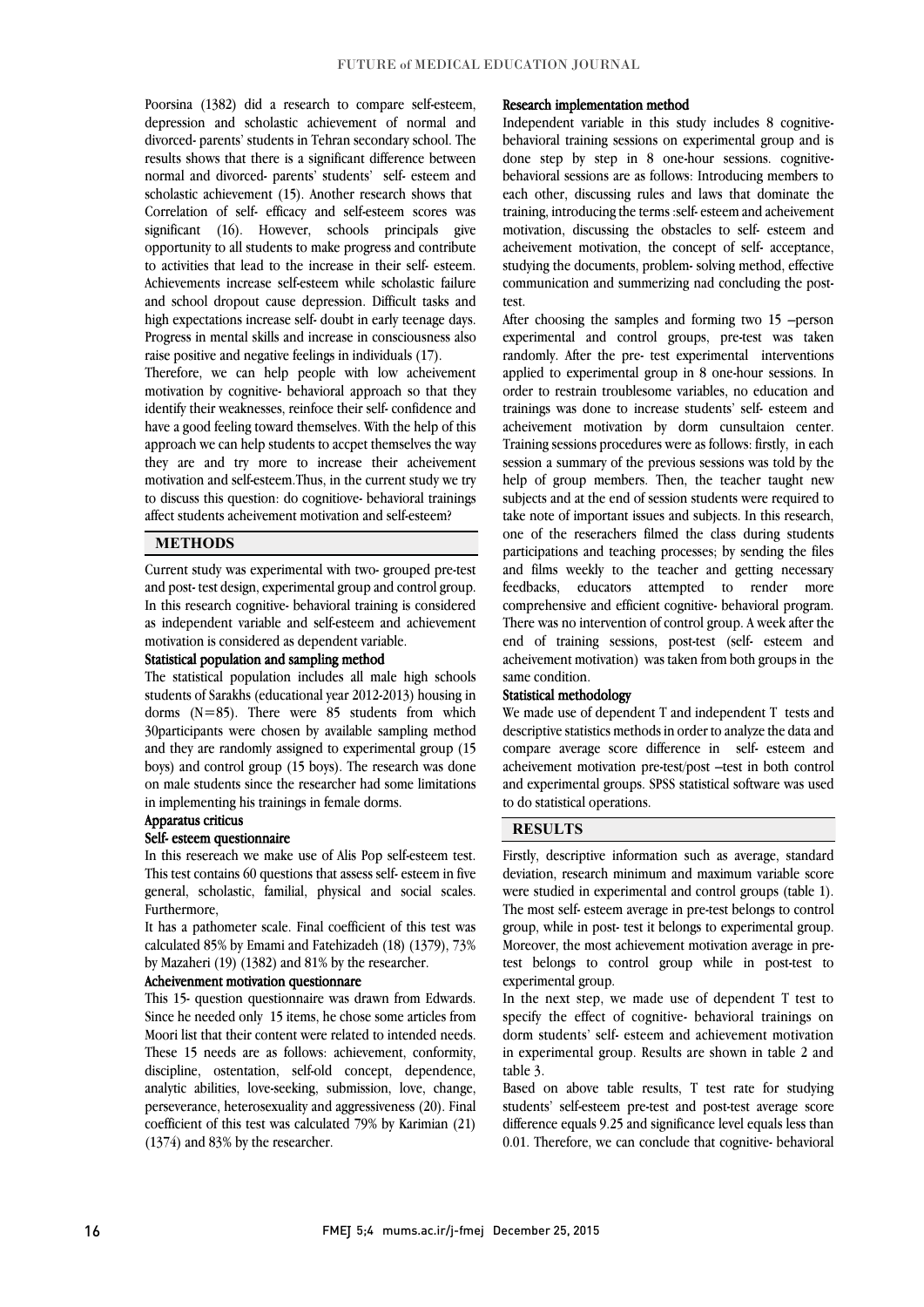#### Effectiveness of Cognitive-Behavioral Training on Self-Esteem and Achievement Motivation

| Table 1. Descriptive indexes of research variables |                |                              |         |              |             |                           |
|----------------------------------------------------|----------------|------------------------------|---------|--------------|-------------|---------------------------|
| <b>Maximum score</b> Minimum score                 |                | <b>Standard</b><br>deviation | Average | Group        | Step        | Variable                  |
| 31                                                 | 13             | 4.55                         | 20.26   | Experimental | Pre-test    | Self-esteem               |
| 39                                                 | 21             | 4.93                         | 30.20   | Control      |             |                           |
| 43                                                 | 29             | 4.98                         | 37.20   | Experimental | Post-test   |                           |
| 40                                                 | 18             | 6.28                         | 29.40   | Control      |             |                           |
| 11                                                 | $\mathfrak{D}$ | 2.11                         | 7.20    | Experimental |             | Achievement<br>motivation |
| 10                                                 | 7              | 0.97                         | 8.33    | Control      | Pre-test    |                           |
| 13                                                 | 8              | 1.40                         | 9.60    | Experimental |             |                           |
| 9                                                  | 7              | 0.59                         | 8.26    | Control      | Post - test |                           |

| Table 2. Students' self-esteem pre-test and post-test average score difference with respect to dependent T test. |                     |                           |         |                   |
|------------------------------------------------------------------------------------------------------------------|---------------------|---------------------------|---------|-------------------|
| Significance level                                                                                               | <b>Statistics T</b> | <b>Standard deviation</b> | Average | <b>Test steps</b> |
| 0.000                                                                                                            | 9.25                | 4.55                      | 20.26   | Pre-test          |
|                                                                                                                  |                     | 498                       | 372     | Post-test         |
|                                                                                                                  |                     |                           |         |                   |

| Table 3. students' achievement motivation pre-test and post-test average score difference with respect to<br>depandant T test |                     |                           |         |                   |
|-------------------------------------------------------------------------------------------------------------------------------|---------------------|---------------------------|---------|-------------------|
| Significance level                                                                                                            | <b>Statistics T</b> | <b>Standard deviation</b> | Average | <b>Test steps</b> |
| 0.000                                                                                                                         | 4.50                | 2.11                      | 7.2     | Pre-test          |
|                                                                                                                               |                     | L 40                      | 96      | Post-test         |

| Table 4. T test results of students' self-esteem with respect to receive cognitive- behavioral trainings |                     |                           |                    |             |
|----------------------------------------------------------------------------------------------------------|---------------------|---------------------------|--------------------|-------------|
| Significance level                                                                                       | <b>Statistics T</b> | <b>Standard deviation</b> | Average difference | Group       |
| 0.000                                                                                                    | 7.7                 | 7.085                     | 16.93              | Trained     |
|                                                                                                          |                     | 5 1 9 4                   | $-0.8$             | Not trained |

l

| Table 5. independent T results of students' achievement motivation respect to receive cognitive- behavioral<br>trainings |                     |                           |                    |             |
|--------------------------------------------------------------------------------------------------------------------------|---------------------|---------------------------|--------------------|-------------|
| Significance level                                                                                                       | <b>Statistics T</b> | <b>Standard deviation</b> | Average difference | Group       |
| 0.000                                                                                                                    | 4 14                | 2.063                     | 2.4                | Trained     |
|                                                                                                                          |                     | 1 032                     | -0.067             | Not trained |

trainings affect stuents' self- esteem.

Based on above table results, T test rate for studying students' achievement motivation pre-test and post-test average score difference equals 4.50 and significance level equals less than 0.01. Therefore, we can conclude that cognitive- behavioral trainings affect students' achievement motivation.

We made use of independent T test in order to investigate self- esteem and achievement motivation difference significance of students who receive cognitive- behavioral  trainings and those who doesn't. The results are reported in  $table 4, 5.$ 

 Based on above table results, T test rate for studying the difference in students' self – esteem equals 7.7 and significance level equals less than 0.01. Therefore, we can esteem level between students who receive cognitive- behavioral trainings and students who doesn't receive such trainings. conclude that there is a great difference significance in self-

Based on above table results,T test rate for studying the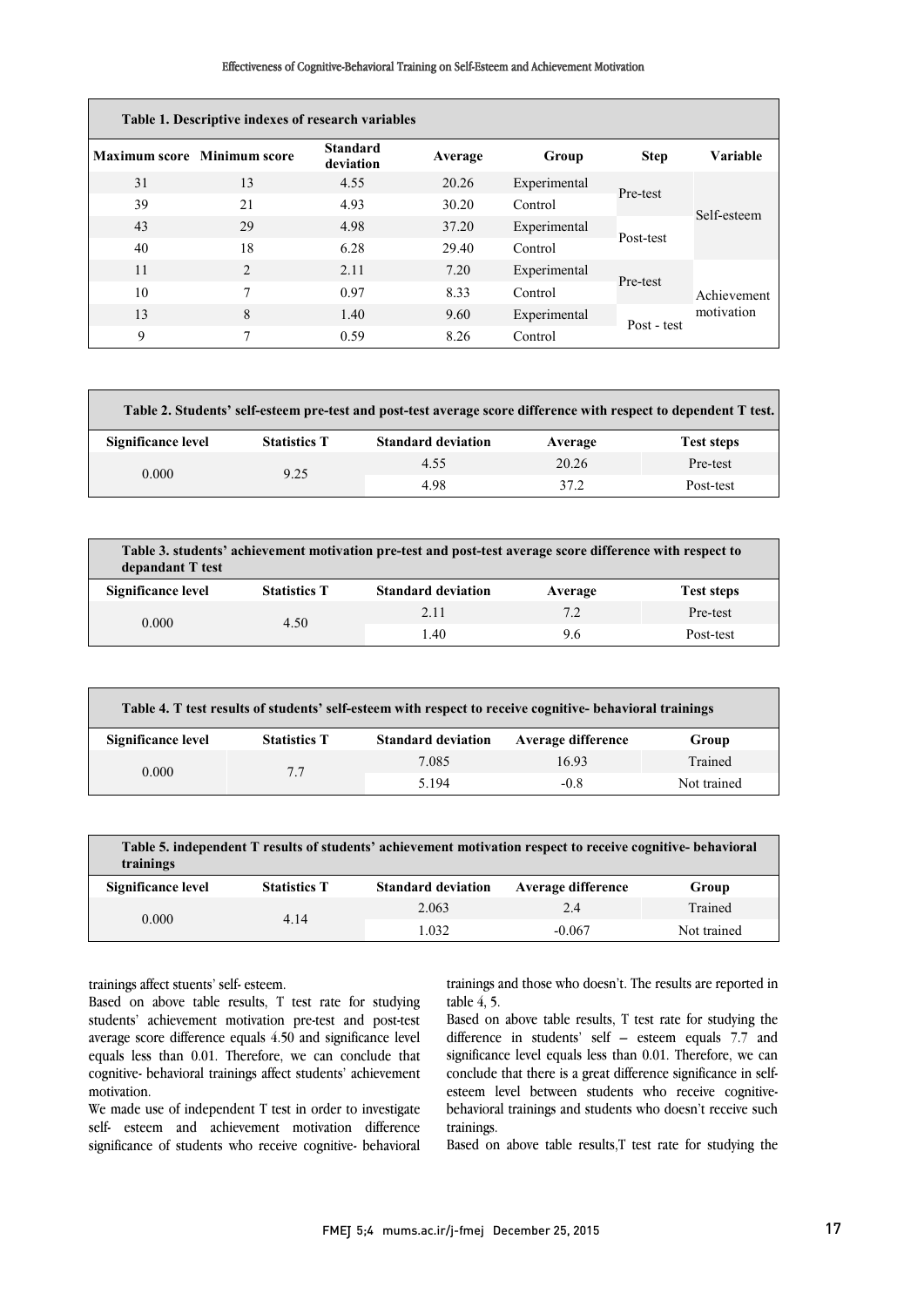֖֖֖֖֚֚֚֚֚֬  $\overline{a}$ 

 difference in students, acheivement motivation equals 4.14 and significance level equals less than 0.01. Therefore, we can conclude that there is a great difference significance in ٧<br>. cognitive- behavioral trainings and students who doesn't acheivement motivation level between students who receive receive such trainings.

# **DISCUSSION**

 cognitive- behavioral trainings on dorm students' self-esteem and acheivement motivation.research samples were male students 46.66% of whom were 16 years old or younger, 43.33% were 17 and 10% were 18 years old or older. Tehir parents' educational levels were 76.66% with no diploma, higher 1.66% . students' parents' professions were self- employed/ house-wife 58.33%, employee 11.66% and worker 30%. Therefore, most of the sample groups were 16 year-old or younger students whose parents were were self-The purpose of this study is to investigate the effectiveness of diploma and associate's degree 21.67, bachelor's degree and employed/ house-wife and with no diploma.

 Analyzing the data and findings showed that cognitive- behavioral trainings can make change in the students' self- esteem and acheivement motivation scores; i.e. we can claim that the applied method was effective on experimental courses showed statistical difference significance in students' self-esteem scores in comparison with control group. As a result, there is a great difference significance in self-esteem trainings and students who doesn't receive such trainings. group.Studying experimental group scores after the training level between students who receive cognitive- behavioral

 These results coordinate with Ghorbani(1383), Amani et al. (1385), Sardar Abadi (1388) and warrien (1988) findings regarding the effectiveness of cognitive- behavioral trainings on the increase of self-esteem. Therefore, we can conclude different situations than those with low self-esteem. In other words, these individuals are less stressful in different situations and are less emotional, depressed and aggressive. behavioral disorder and grief. Moreover, these individuls complain about insomnia and psychic- physical diseases. Self- esteem especially appears in mutual transactions: those who believe in themselves, love others, and accept their weaknesses can find more and better friends (22). that those who have high self-esteem can better cope with Those with low self-esteem suffer from aggressiveness,

 showed statistical difference significance in students' Studying experimental group scores after the traing courses

 acheivement motivation scores in comparison with control group.As a result, there is a great difference significance in acheivement motivation level between students who receive receive such students with learning disorders. It also coordinates with Poorsina (1382), Ranidon(1988), Barton, Dielman and Cattell(1986), Soto (1989) and Fontaine(1994) cognitive- behavioral trainings and students who doesn't findings(23,24,25,26).

 cognitive- behavioral trainings effectiveness on the teenagers' self-esteem and achievement motivation increase is significantly high and it indicates that cognitive- behavioral trainings affect consultation and education to a great extent. We can use these approaches to obviate psychological nowadays, individuals face different interpersonal and social situations that we can train teenagers through these courses to respect both themselves and others and effectively make Therefore, in above-mentioned researches, the amount of problems and behavioral disorder. As a result of intense life communications and progress.

 As statistical reults show, cognitive- behavioral trainings increase students' self-esteem and acheivement motivation and it indicates the efficacy of this approach in self-esteem and acheivement motivation increase. Thus, with reference to what students' self-esteem and acheivement motivation increase based on cognitive- behavioral trainings. Since achievement in social and educational performance require self-confidence, high motivation and reinforcing internal incentives. These actively in different institutional arenas such as interaction- group works and doing assignments and on the whole in problem- solving tasks. Schools consultation centers play an important role in improving educational and social performance, giving self-confidence and reinforcing students' their self-esteem and acheivement motivation; in this way they help to prevent behavioral problems and scholastic disorders. Furthrmore, it is suggested that cunsultors make use of schools and replace individual consultation with group consultation.further studies on stability of training effects is also required. Finally, it should be mentioned that current sample study only relates to male students of magnet schools. to female students in other levels and whole male stdents mentioned before and reseaches, we can discern the reason of characteristics give students the opportunity to function motivations. Consultors can teach students ways to increase cognitive- behavioral group trainings in schools especially high Therefore, there were some limitations to generalize findings housing in dorms.

#### **REFERENCES**

 $\mathcal{L}=\mathcal{L}$ 

Emami T. Comparative study of the effectiveness of cognitive-behavioral and parents, education on increased selfesteem of students. Scientific and research two monthly 2006; 13: 2-19. [In Persian].

2. Rutherford K; Dowshen S, Mesinger B. Developing your child's self–esteem. [cited 2001]. Available from: www.Kidshealth.org/Self-Esteem.html.

Biabangard I. Methods of esteem-self enhancement in children and adolescents.

 $\overline{a}$  4. Sandfred BW, Frank B. Self-esteem and life. New York: Pergamum; 1965. 9th ed. Tehran: PTA; 2011. [In Persian].

j

 comparative study of the effect of self- esteem, self-efficacy and achievement motivation group training on the self-esteem Isfahan. Journal of psychology exceptional 2013; 5(2): 65-97. [In Persian]. 5. Moradi A, Rezaee Dehnavi S. A of women with physical disabilities 35-18

6. Khodayari Fard M.(2003). [Effectiveness

 $\overline{a}$ with medication therapy and schizophrenic disorder interventions (case study)]. Psychology and education journal of of cognitive-behavioral therapies combined University of Tehran; 33: 1. (Persian).

j

 7. Amipoor B. Application of cognitive- behavior group therapy and study skills school students in Mashhad. MA. Dissertation. Ferdowsi University of training in reducing test anxiety of high Mashhad, 2006. [In Persian].